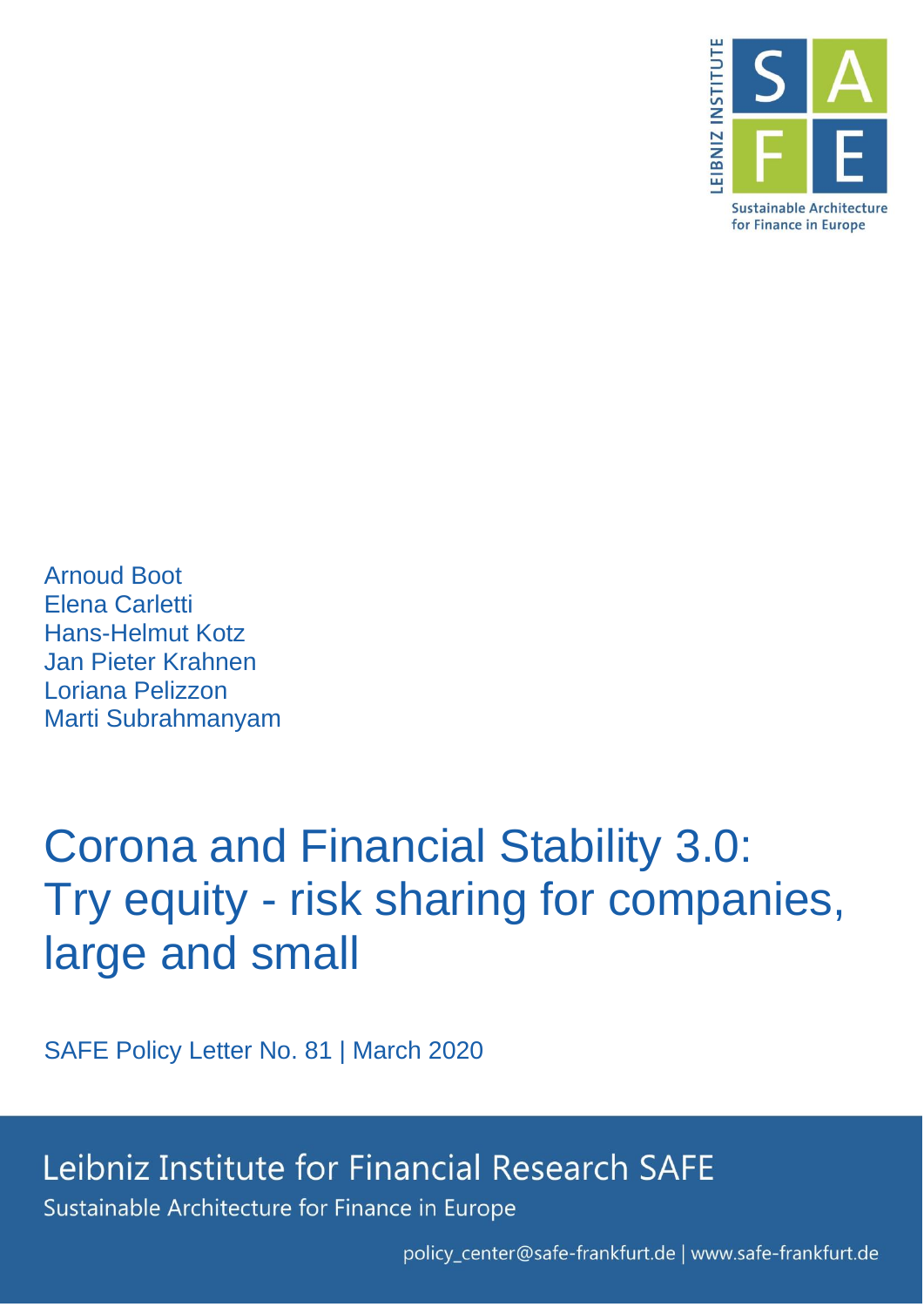### **Corona and Financial Stability 3.0: Try equity - risk sharing for companies, large and small\***

*Arnoud Boot, University of Amsterdam Elena Carletti, Bocconi University and Florence School of Banking & Finance Hans-Helmut Kotz, Harvard Center for European Studies and SAFE Jan Pieter Krahnen, Goethe University Frankfurt and SAFE Loriana Pelizzon, Goethe University Frankfurt and SAFE Marti Subrahmanyam, NYU Stern Business School* 

#### March 2020

#### *Abstract*

*This policy letter adds to the current discussion on how to design a program of government assistance for firms hurt by the Coronavirus crisis. While not pretending to provide a cure-all proposal, the advocated scheme could help to bring funding to firms, even small firms, quickly, without increasing their leverage and default risk. The plan combines outright cash transfers to firms with a temporary, elevated corporate profit tax at the firm level as a form of conditional payback. The implied equity-like payment structure has positive risk-sharing features for firms, without impinging on ownership structures. The proposal has to be implemented at the pan-European level to strengthen Euro area resilience.* 

#### **I. Introduction**

**.** 

This Policy Letter builds on an earlier one by the same authors on the Coronavirus and financial stability, written a week ago<sup>1</sup>. In the earlier letter, we discussed the potential consequences of the current broad-based interruption of economic activity in a number of countries around the world. Imminent liquidity problems and the ensuing solvency concerns need to be addressed swiftly and through vigorous government programs, as is already happening in most countries. While warranted as an immediate response, we emphasized the problematic longer-term consequences of some of these measures, in particular due to their uncoordinated, national scope, particularly in the European context. Upcoming problems may relate to 1) rising corporate leverage, 2) increasing bank risk

<sup>\*</sup>SAFE Policy Letters represent the authors' personal opinion and do not necessarily reflect the views of the Leibniz Institute for Financial Research SAFE or its staff. We want to thank Johannes Kasinger and the SAFE Policy Center Team for their excellent guidance through the discussion and writing process.

<sup>1</sup> Boot/Carletti/Kotz/Krahnen/Pelizzon/Subrahmanyam (2020)[: Corona and Financial Stability 2.0: Act now but](https://safe-frankfurt.de/policy-center/policy-publications/policy-publ-detailsview/publicationname/corona-and-financial-stability-20-act-jointly-now-but-also-think-about-tomorrow.html)  [also think about tomorrow, SAFE Policy Letter 79](https://safe-frankfurt.de/policy-center/policy-publications/policy-publ-detailsview/publicationname/corona-and-financial-stability-20-act-jointly-now-but-also-think-about-tomorrow.html)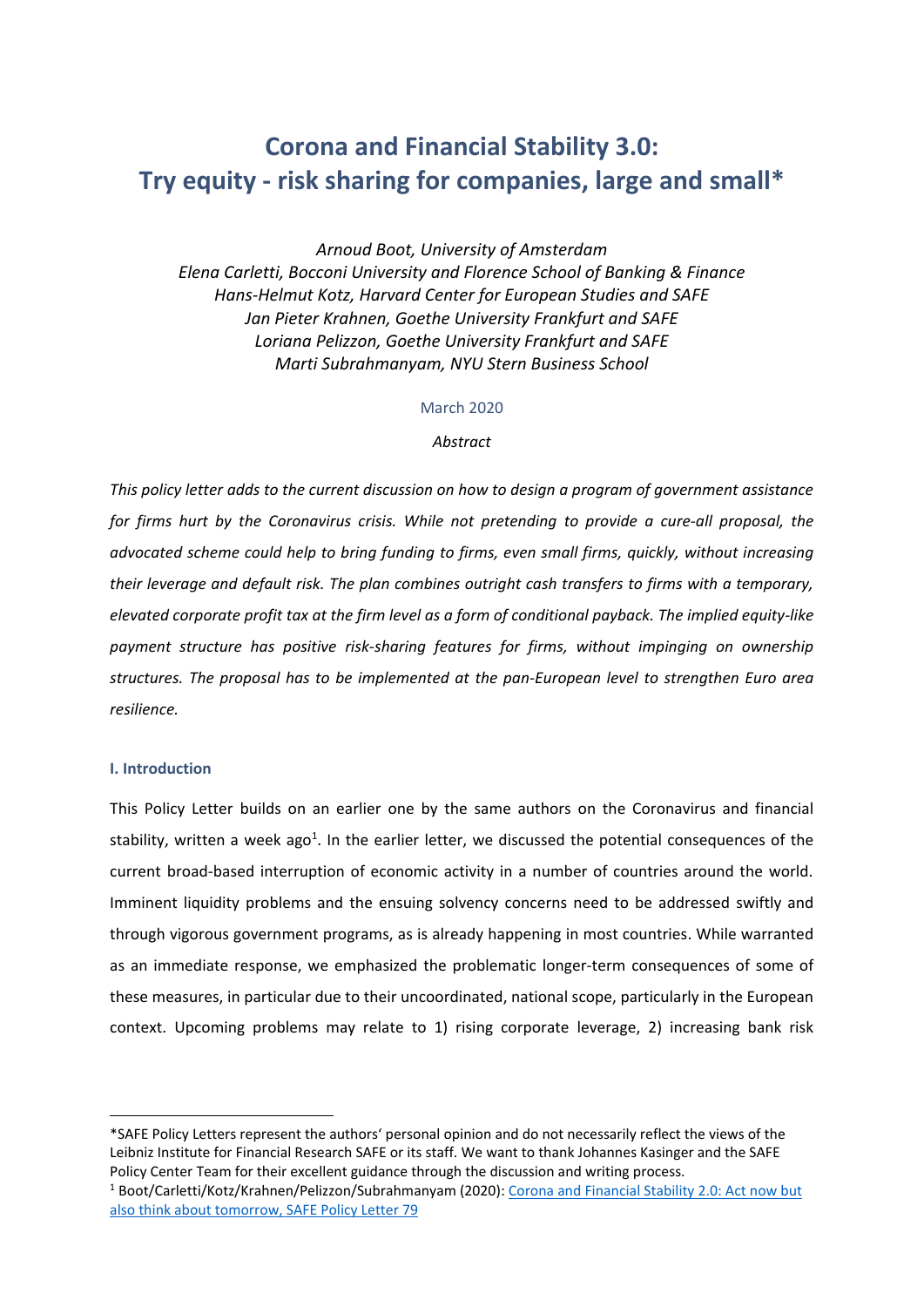exposure, 3) growing sovereign exposures, and 4) emerging cross-country distortions to competition in product and capital markets.

The current substantial policy measures in the EU are characterized by a broad similarity in goals and structures. However, they are divergent in size and fall short on one important dimension – effective risk sharing across firms and countries in Europe. Our proposal is not a cure-all solution but suggests a pan-European risk- and reward-sharing mechanisms for firms, while providing crucial funding at the firm level. Most European firms are small or medium-sized and privately owned with no access to capital markets, generally relying on bank loans for their funding needs. Therefore, it is imperative that the choice of policy instruments properly reflects these initial conditions.

Most government assistance programs in Europe during the Coronavirus crisis, thus far, rely on some form of debt financing, which does increase firm leverage, even if there is some sort of a guarantee attached. Rising corporate debt levels have a negative impact on firms' default risk. Moreover, it may, sooner or later, overwhelm the fiscal capacity of at least some guarantors. The incremental rise in corporate leverage due to the Coronavirus crisis can, however, be limited by relying more on equitylike instruments, i.e. financial contracts that imply loss absorption in case of poor future firm performance and reward participation otherwise. If implemented on a European level with a European Pandemic Equity Fund (EPEF), all citizens will participate in the common risks and potential rewards of a broad-based participation in Europe's industry post-crisis. This would be akin to a pan-European sovereign wealth fund of -hopefully- substantial proportions.

The major characteristics of equity-like financing provided by a government-backed pan-European fund are:

- a. Initial payments (from the fund to firms) carry no direct repayment obligation, although they are not outright transfers either (see d),
- b. Firm leverage (and thus, firm default risk) does not rise as a result of the financing operation,
- c. The risk of a future loss of the initial payment is assumed by the investor, the EPEF, and
- d. In the same way, future profits are also shared by the EPEF, with repayments to the fund being conditional on positive firm performance.

The mechanism and structure of the EPEF we propose strengthen Euro-area stability in conjunction with financial stability in the European Union. That is, the equity fund strengthens the resilience of businesses (reduces debt build-up and creates risk absorbing capacity), strengthening local conditions, and together with the strong, pan-European backing provides for direct sharing of firm risks (losses and rewards) across member states. This augments the resilience of the Euro area and ultimately ensures the stability of the European Union. Moreover, the reduced leverage at the firm level reduces the risk to the banking system (lower loan losses) and, thus, strengthens financial stability. This in turn,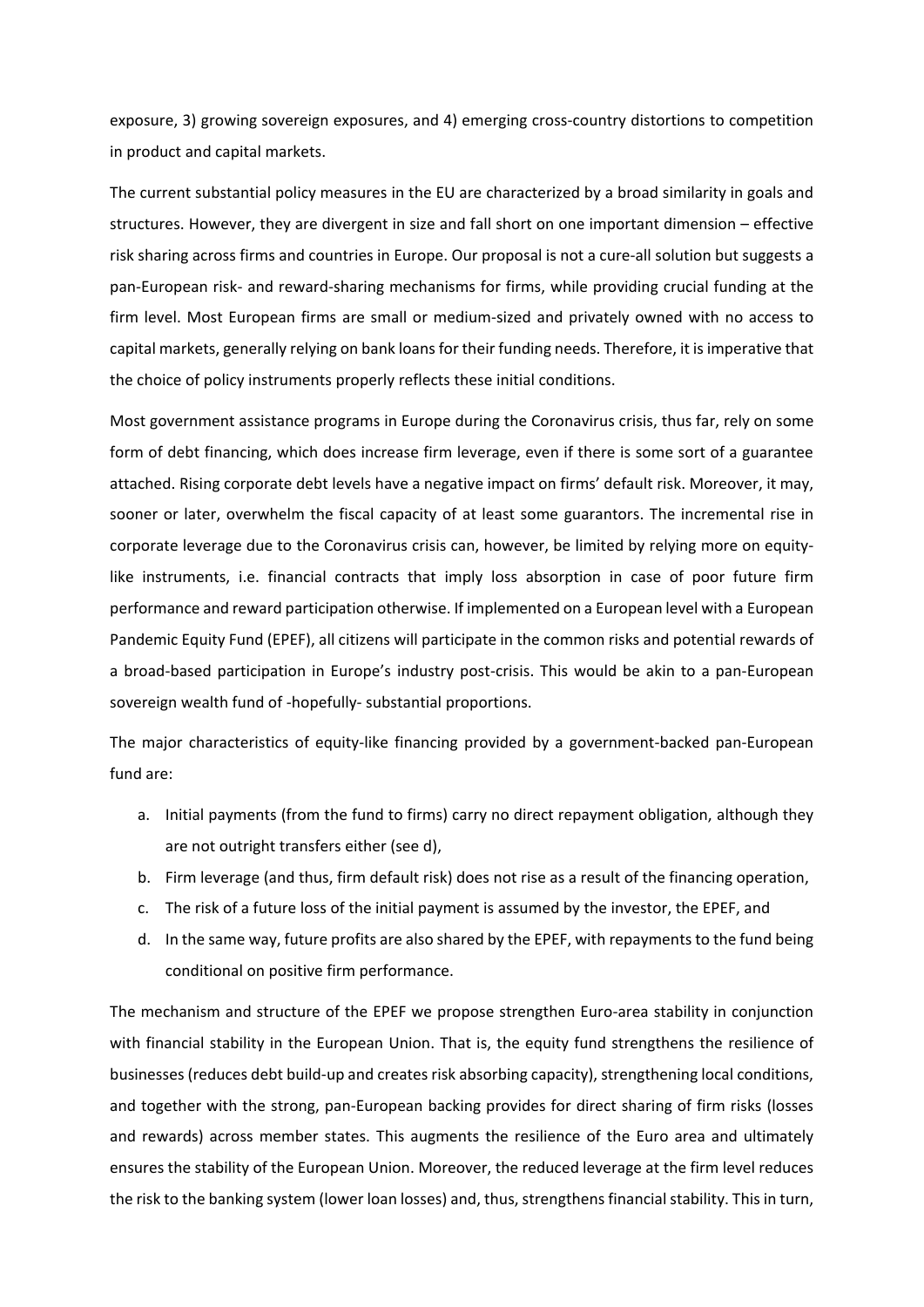mitigates the doom loop between local banks and governments, further strengthening the resilience of the Euro area, in a virtuous cycle.

#### **II. Our Approach**

In this section, we focus on the design of the EPEF's equity-like participation scheme. Its elements are novel, given that most firms do not have direct access to capital markets. Of course, the scheme also works for larger firms, which have easier access to capital markets.

The difficulty of reaching firms through equity-like financing differs between large firms and small and medium-sized firms, along several dimensions. For the first group, a set of financing instruments, typically with conditions attached, are well known, and can be used for the purpose at hand. One way is to use non-voting stocks, which differ from common equity in terms of dividend payout, voting rights, and potentially further restrictions or conditions. Thus, the EPEF could offer to take an equity-like claim, offering cash to the firm, in exchange for a fair share of future profits.

The second group consists of small and medium-sized enterprises (SMEs), typically without direct access to capital markets. Reaching these firms with an investment in their equity is notoriously difficult, because entrepreneurs from family businesses tend to dislike external ownership of the firm, particularly when accompanied with voting rights. This is often why such firms stay away from the capital market in the first place and rely on bank financing instead. Since these SMEs are the backbone of continental Europe's economies, it is important to find an equity-like access route to such smaller, unlisted firms.

Our proposal meets this requirement: it is applicable even to sole proprietors of mom-and-pop businesses. The basic idea is simple: the EPEF offers cash to firms in exchange for a temporary increase in the future corporate profit tax rate post-crisis. In the case of sole proprietors, a temporary rise in their personal income tax rate is the equivalent formula. The additional tax income raised in that way is channeled back to the fund in the future, representing the return to the cash investment made by the fund.

Note that our cash-for-tax scheme is intended to be an offer to firms of all sizes, in all industries and across all countries in Europe. Its conditions, like the basic initial investment amount, tax surcharge, duration, as well as specific conditionalities (covenants) on corporate actions are set up in a nondiscriminatory way.

To reach out to firms, small and large, throughout the economy, we propose to rely on existing networks of national entities, like development banks, tax authorities or other such institutions. These agencies should be able to channel cash directly to firms through their existing networks. The firms in each country would, in exchange for accepting a cash transfer of a defined size, accept henceforth a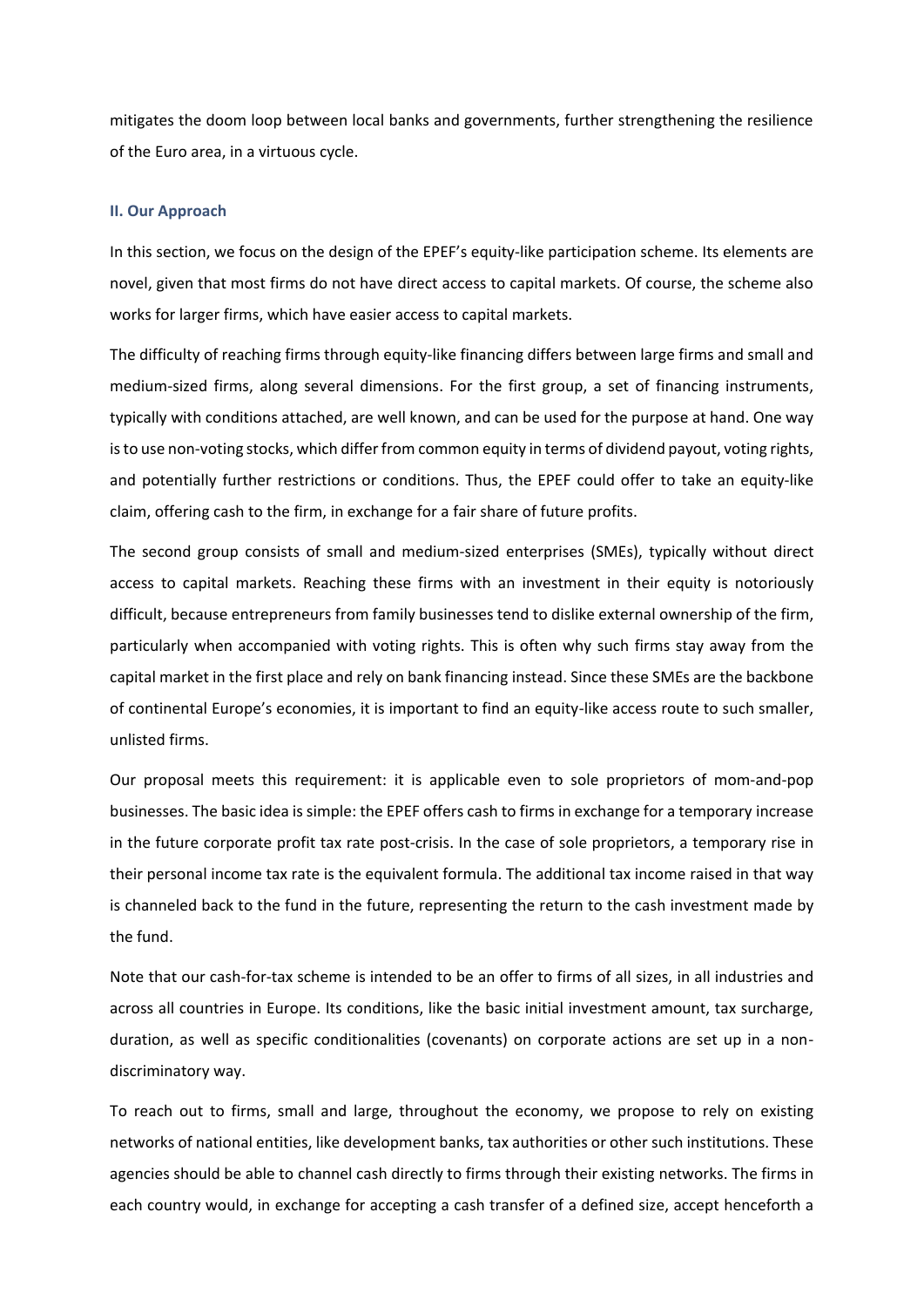surcharge on their corporate profit tax rate for a defined number of years. By relying on existing networks and direct cash transfers, the program facilitates quick assistance to firms in need. Specific criteria and terms of the investments will be decided at the European level but implemented at the national level through designated entities.

What has an outright transfer of cash tied to a temporary increase in profit tax to do with equity financing? Actually: a lot. The cash flows emanating from firms under our scheme are identical to those associated with an equity stake in that firm. In both cases, an investor hands over cash to the firm in the initial year. Every year thereafter, conditional on the firm making profits, a defined share of profits flows back to the investor; else, the investor shares in the losses. The properties of our scheme are similar to those described above: the investor participates proportionally in gains and losses. An additional advantage of our scheme, in the eyes of the investee, the SME, is the limited number of years that the fund participates in the firms' profits. This aspect may be of great relevance if family enterprises are to be included in the program, which is doubtless intended essential throughout Europe.

The fine-tuning of our scheme involves additional considerations, as there may be opportunistic behavior by some firms to lower or even avoid payments in good states, i.e., if the firm does well after the crisis years. In that case, the firm may try to delay tax payments, for example by overinvesting in long-term assets, or by relocating parts of their activities in countries without tax surcharges. Firms may also be in a position to partially affect their tax base, by splitting the firm, or by paying out excessive wages to themselves. These are, however, technical details that need to be worked out, particularly since the scheme is of a pan-European nature. Those issues have been dealt with successfully in the past in cases of state involvement in corporate restructurings, and we believe firmly that it can be done again.

As already alluded to, there are several implementation options, the national execution may occur via the national tax authorities or other entities expressly set up for this purpose. Similarly, whether the repayment in good times is via a tax surcharge or via a separately arranged profit sharing agreement is not central for our idea either. Key, however, is the equity-like payment pattern that we envisage with its beneficial impact on firm leverage and its benign effect for banking stability.

#### **III. Discussion**

The suggested scheme of an equity-like funding mechanism fits well into several programs announced recently, in the midst of the Coronavirus crisis. For example, the German government in its latest fiscal "bazooka" program, presented on March 25, has introduced a 600 bn Euro Economic Stabilization Fund (Wirtschaftsstabilisierungsfonds, WSF) with 400 bn Euro for guarantees 100 bn Euro for credit lines